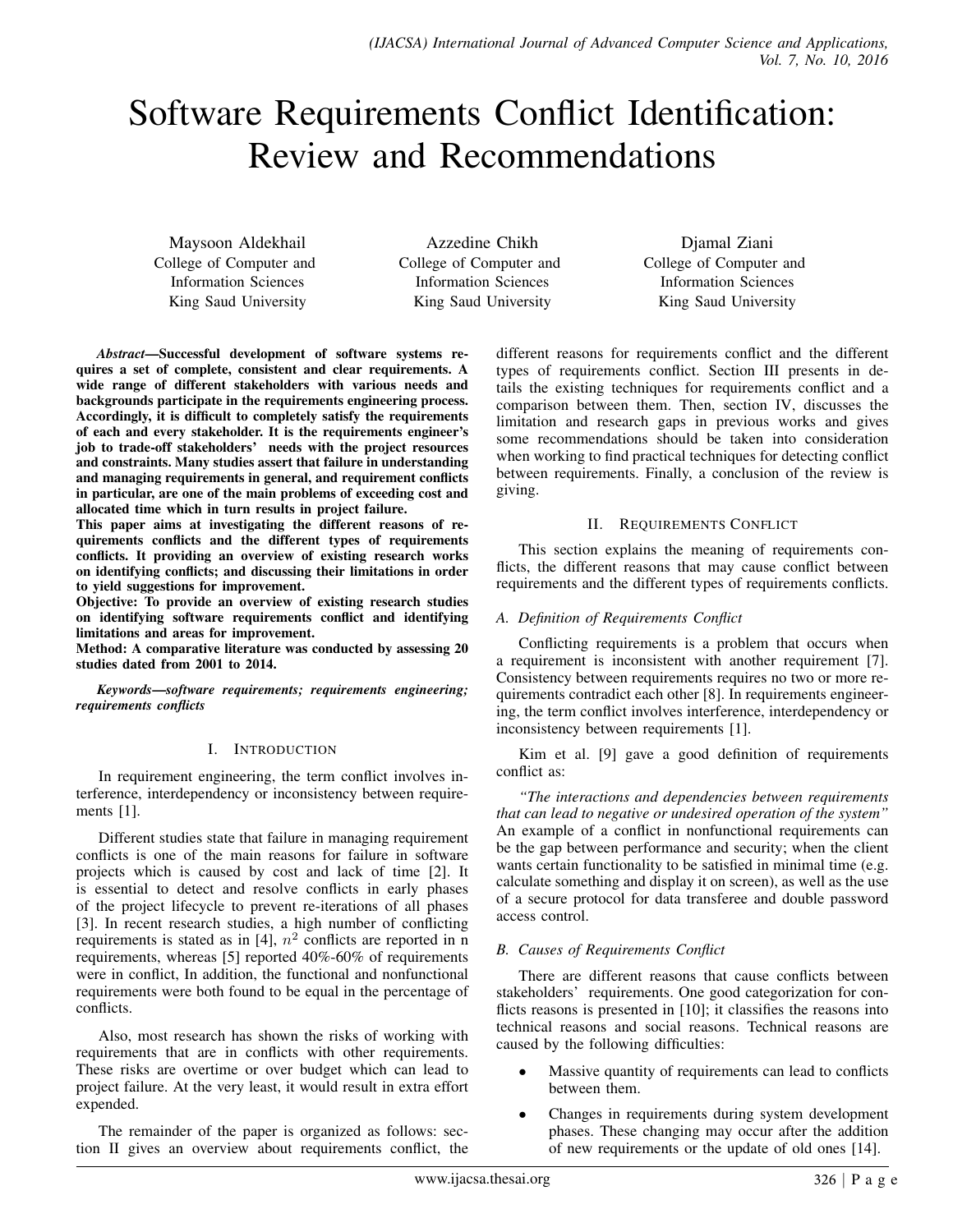• Complex system domain can lead to misunderstanding of requirements, and therefore, conflicts between them.

Whereas, the social difficulties that lead to requirements conflicts are as follows:

- System has different stakeholders with diverse interests that usually interact with each other and causes conflicts.
- Changes in the system's stakeholders by adding new stakeholders with different needs or by changing stakeholders' requests.

Therefore, there are different sources for inconsistencies between requirements and these may cause problems in the success of the software development. Researchers have been working to find various solutions for this problem.

## *C. Types of Requirements Conflict*

The literature review has shown that there are no predefined classifications for conflicts in requirements. Each work provides a different classification for the conflicts after its found based on the technique used to detect conflicts.

Poort and de With [15] grouped functional requirements based on nonfunctional requirements; this means finding all primary function requirements that share similar nonfunctional requirements and grouping them together. Then two types of conflicts are defined: grouping conflicts which caused by differences in grouping of functions and in-group conflicts that have conflicting requirements within one function group. For example, there are three function groups called workflow, data entry and analysis. For data entry and analysis, security requirements are more restrictive than in the workflow group. Whereas, modifiability for analysis are more stringent than those for data entry and work flow.

Sadana and Liu [16] analyzed functional and nonfunctional requirements and built functionality and quality attributed to hierarchy. Then, two types of conflict in NFR are defined based on comparison of all the lowest level NFRs, if there is still a conflict detected among the NFR. These types are mutually exclusive and partial conflicts. Mutually exclusive conflicts as follows: NFRs A, B are mutually exclusive conflicts if all the lowest level requirements in NFR A have a conflict with the lowest level requirements in NFR B. Partial conflicts as follows: NFRs A, B are in partial conflicts if some of the lowest level requirements in NFR A have a conflict with the lowest level requirements in NFR B.

Heng and Ming [17] defined three types of inconsistent requirements based on multi-coordinated views on requirements. This is common when one stakeholder has an incomplete requirement while others have complete requirements. This creates a situation where requirements overlap when one part of processes in set A is overlapped with another but not fully overlapped, as well as totally disjointed requirements when two views on requirements are totally disjointed.

Butt et al. [2] defined different conflicts based on the classification of the requirements to mandatory, essential and optional. Mandatory requirements are a set of functional and nonfunctional requirements. Essential requirements are the constraints of the mandatory requirements. Whereas optional requirements are the requirements that if they have conflicts, this would not affect the acceptance of the system. For example, in a hostel management system for a university:

- The system should allow the warden to assign student a seat in his hostel (Mandatory requirement).
- The system should maintain a log of all allotments and vacations in his hostel (Essential requirement).
- The system should allow the warden to shuffle multiple students seats (Optional requirement).

Kim et al. [9] defined two types of requirement conflicts depending on the cause of the conflict and the authoring structure, which is action (verb) + object (object) + resource (resource):

Source conflict when two requirements use the same resource.

For example, with cellular phones, when a phone call is made from a number that should not answered , the *automatic response function* will try to answer the phone call while the *reception refusal function* will be forced not to answer the call.

• Activity conflict either by opposite verb (verb (different) +object (same)) or by different object (verb (same) +object (different)).

For example, a fire control function is required with an intrusion control function in the home integration system. When those two functions are executed simultaneously, they will try to send messages (fire message and intrusion message) using the same resource (telephone service) at the same time, which will lead to a resource conflict.

Moser et al. [13] [18] defined three types of conflicts that could be detected: conflict between a requirement and a constraint (CRC), conflict between a requirement and a guideline (CRG), and conflict between requirements (CRR). They also gave two classifications for conflicts based on the number of requirements, simple conflicts (between two requirements), and complex conflicts (between three or more).

Urbieta et al. [19] [20] defined three types of conflicts on Web application:

- Structural conflicts: Which means the difference in the data is expected to be presented on a Web page by different stakeholders
- Navigational conflicts: This occurs when two Web application requirements may contradict the way in which links are traversed which in turn produces navigational conflicts; that is, having two targets go to a single source.
- Semantic conflicts: this happens when the same realworld object is described using different terms.

Chentouf [21] defined seven types of conflicts:

1) Duplicated requirements: If two requirements are exactly the same or one is included in the other.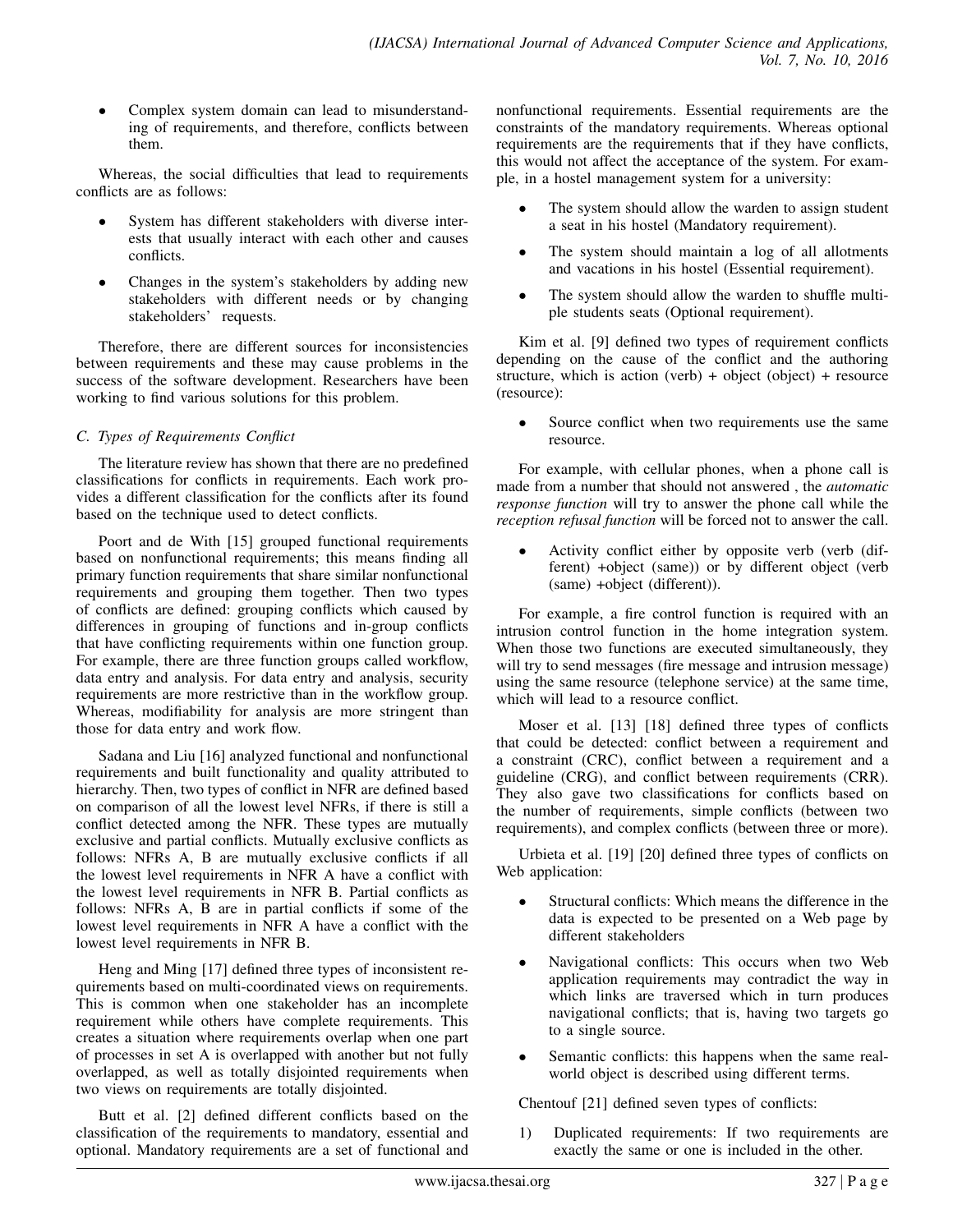- 2) Incompatible requirements: If two requirements are either ambiguous, incompatible or contradictory.
	- a) Two operation frequencies: when the same agent is required to perform the same operation on the same object, but at two different frequencies.
	- b) Start-forbid: when the same event causes the same operation to be performed and forbidden.
	- c) Forbid-stop: when the same operation is stopped under a certain condition event and at the same time, is unconditionally forbidden in another requirement.
	- d) Two condition events: when the same operation is being executed, stopped or forbidden on two different events.
- 3) Assumption alteration: when the output of one requirements' operation is part of the inputs (assumptions) or outputs (results) of the other's operation.
	- a) Input-output: When one of the requirements performs its operation on an object (output) that is an input in other requirements.
	- b) Out-put: This happens if one requirement alters the result (output) or part of another requirement.

Mairiza and Zowghi [21] explained the different categories of conflicts in NFRs as:

- Absolute conflict: represents a pair of NFRs types that are always in conflict. For example, security and performance, availability and privacy.
- Relative conflict: represents a pair of NFRs that are claimed to be in conflict in some cases but not in all. For example, usability and security, usability and performance.
- Never conflict: represents a pair of NFRs types that in the software projects are never inconflict. They may contribute either positively through support or cooperation, or may be indifferent to one another. For example, accuracy and security, usability and maintainability.

In general, we can give general classifications to requirements conflicts based on the types of requirements, functional requirements and nonfunctional requirements. An example for conflicts in nonfunctional requirements is security (privacy metric) with usability (ease of function learning metric) so there is a tradeoff between them. Then the developer must choose a satisfactory solution to find the right balance of attributes that work. Another example is:

- R1: After three continues failed login attempts, the account would be locked by the system.
- R2: Once the account is locked, the system sends an account lock notification email to the account's owner.
- R3: Once an account is locked, the system would also send a SMS message to the account's owner to notify him about the situation owner.
- R4: If a user has already received a notification via email, he will not receive the same notification via SMS.
- There is a conflict between R2, R3 and R4.

Another good classification for requirements conflicts is the one illustrated in [21].

## III. REQUIREMENT CONFLICT IDENTIFICATION **TECHNIQUES**

Owing to the importance of accurate and complete requirements, researchers have tried to identify detection techniques and proposed solutions for requirements conflicts.

This section discusses the different existing detection techniques and their categorization. In the end, a comparison and analysis of the techniques is summarized in a table.

The techniques proposed can have different classifications; the easiest classification is the negotiation or automation techniques. In negotiation techniques, stakeholders and software engineers manually discuss and analyze requirements to detect any conflicts [13]. Some call this approach an informal technique that can be achieved by hiring experts to detect inconsistencies using their experience [22]. This method has some disadvantages because it may take a long time and much effort to negotiate between different stakeholders. Additionally, hiring experts can be very expensive and leave the process to be prone to errors. While in automation approaches, software engineers can use some tools to help with analyzing and managing requirements [13].

In [6], three approaches are proposed to detect requirements conflicts. The ontological approach which uses ontology to extract conflicts between terms and then, between requirements. The methodological approach compares requirement representations to find conflicts and resolve them. The technological approach provides a specific technique or automation to detect potential conflicts.

Methodological approach is almost the same as the negotiation approach since both are manual processes and depend on human efforts. Additionally, technological approach is similar to the automation technique since they both utilize tools to solve problem of requirements conflicts.

Another classification of current detection approaches are formalization-based approaches, model-based approaches and stakeholder priority approaches [23]. The formalization-based approaches use formal specifications for requirements to support seeking conflicts between them. The drawbacks of this approach are the time and effort needed to formalize the requirements and any mistake that could occur during the formalization may lead to incorrect conflict detection. The model-based approach structures the requirements into specific models before conflict identification. If the approach uses a model that is already used in the system then developing it is fine; however, if it uses a different model, this will create additional steps and therefore, extra time and effort. The third approach depends on the stakeholders' discussion and the stakeholders preferences.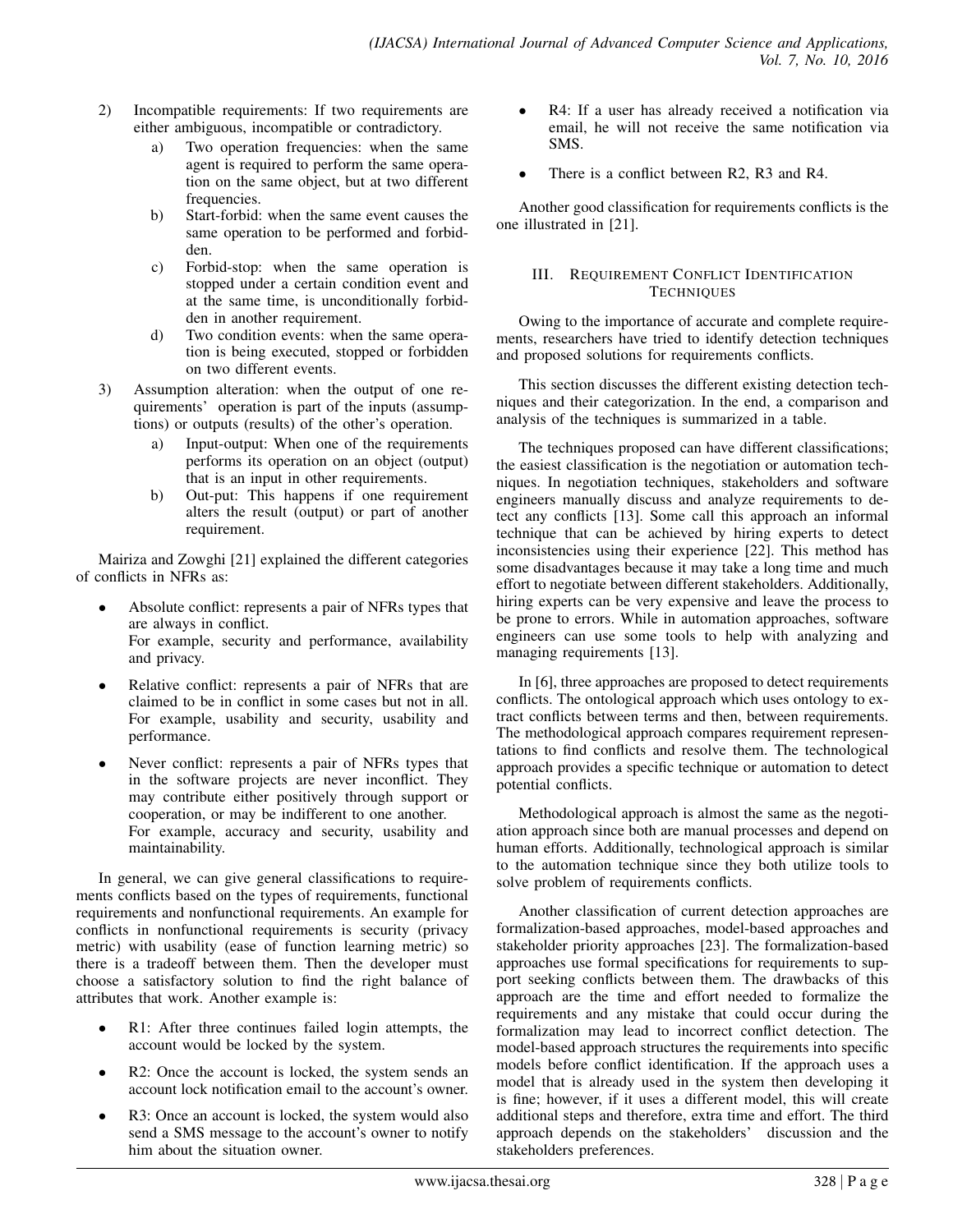#### *A. Existing Techniques*

Literature shows that requirements engineering is one of the most active research fields in the recent years. Researchers are continuously working to improve requirements quality and to resolve difficulties that may affect requirements wholeness or accuracy. One of the most common problems is requirements conflicts, and because of the importance of this topic as mentioned in section B, many works have presented different techniques to detect and resolve conflicts between requirements.

This section discusses these techniques, which can be placed in three categories:

- 1) Manual techniques done manually by requirement engineers.
- 2) Automatic techniques applied automatically using software tools.
- 3) General framework, to detect conflicts without using special techniques.

The different techniques are presented in ascending order based on their dates.

*1) Manual:* Most of the proposed methods are performed manually with software engineers and with help of stakeholders. Heisel and Souquierers [3] presented a heuristic algorithm to detect feature interactions in requirements. The algorithm uses the schematic versions for formalized requirements and consists of two parts, precondition interaction analysis to determine any two requirements where both might be applied. Then postcondition interaction analysis to determine the candidate incompatible requirements. As the algorithm is named 'heuristic', the candidates need to check with the software engineers and stakeholders to determine if they are actual conflicts or not.

Robinson [6] used a root requirements analysis to detect requirements interactions. The technique is composed of three procedures. First, rewrite the requirements in structure form. Then, produce the root requirements hierarchies. Finally, analyze the root requirements to determine the ordering of the requirements according to their degree of expected conflict. The case study result demonstrated that using root requirement analysis is more accurate and detects more conflicts than without using root analysis.

Poort and de With [15] presented a non-functional decomposition (NFD) model that gives a new classification for requirements. Primary functional requirements and supplementary requirements which is classified as secondary functional requirements, quality attribute requirements and implementation requirements.

The technique defined two types of conflict: grouping conflict caused by differences in grouping of functions and in-group conflicts when conflict happen within one function group. To solve in-group conflicts, requirements will be split into different functions. The new functions will be included in other function groups. This process will repeat until there is no in-group conflict found.

Sadana and Liu [16] have proposed a framework to analyze the conflicts among nonfunctional requirements using the integrated analysis of functional and non-functional requirements. The conflict detection is performed on the high level NFR based on the relationship between quality attributes, constraints and functionality. The FR and NFR hierarchy are built and integrated to produce high level NFR.

The conflict detection in NFRs is based on relationship among ISO 9126 quality attributes. Two types of conflict in NFR are defined mutually exclusive and partial conflict.

Liu [13] utilized an ontological approach to analyze conflicts in the requirements specification of activity diagrams. The requirements conflict process starts by building an action state ontology and drawing the activity diagram for existing requirements. Then, it detects the requirements conflict based on seven proposed rules: shortcut conflict, initial state conflict, final state conflict, sequence conflict, action state addition conflict, action state deletion conflict and process length conflict.

Heng and Ming [17] proposed a non-mathematical technique called multi-coordinated views that showing different views of multiple stakeholders. The methods used for displaying the different views are color and size. Three types of inconsistent requirements can be found, when one stakeholder has incomplete requirement while other stakeholder has more complete requirement, fully overlapping requirements, and totally disjointed requirements. The conflict resolving is done through agent communication protocol like JADE with ACL.

Mairiza and Zowghi [5] proposed an ontological framework (sureCM) to manage the conflicts between security and usability requirements. The output of the system are lists of conflicts, nature of the conflict based on the impact of the conflicts against different components in software development, and conflict resolution strategy.

Butt et al. [2] proposed a Mandatory, Essential and Optional (MEO-strategy) for requirement conflict resolution. The strategy defined three types of requirements: mandatory requirements, essential requirements and optional requirements.

The output of the framework is a requirement matrix contains the conflicting requirements if any and the suggested solution time. Prevention for mandatory, detection and removal for essential and containment for optional requirements. A case study result shows that the users' acceptance test for system performance, quality and conformity to user needs was achieved successfully.

Mairiza et al. [11] applied an experimental approach to design a framework that manage the relative conflicts among NFRs. A suitable exterminate is designed to apply the metric and measure of the NFRs with the functionality of the system and how to implement the functionality (operationalization). The result of the experiment is the satisfaction level of NFRs in the system. A two dimensional conflict relationship graph is created to determine if there is a conflict between the two NFRs and the severity of any existing conflicts, means is it a strong or weak conflicts depend on the shape of the graph.

Moreover, Mairiza et al. [24] proposed a novel idea of utilizing TOPIS (Technique for Order of Preference by Similarity to Ideal Solution) to resolve nonfunctional requirements conflicts. TOPIS is a goal-based technique for finding the alternative that is nearest to the ideal solution.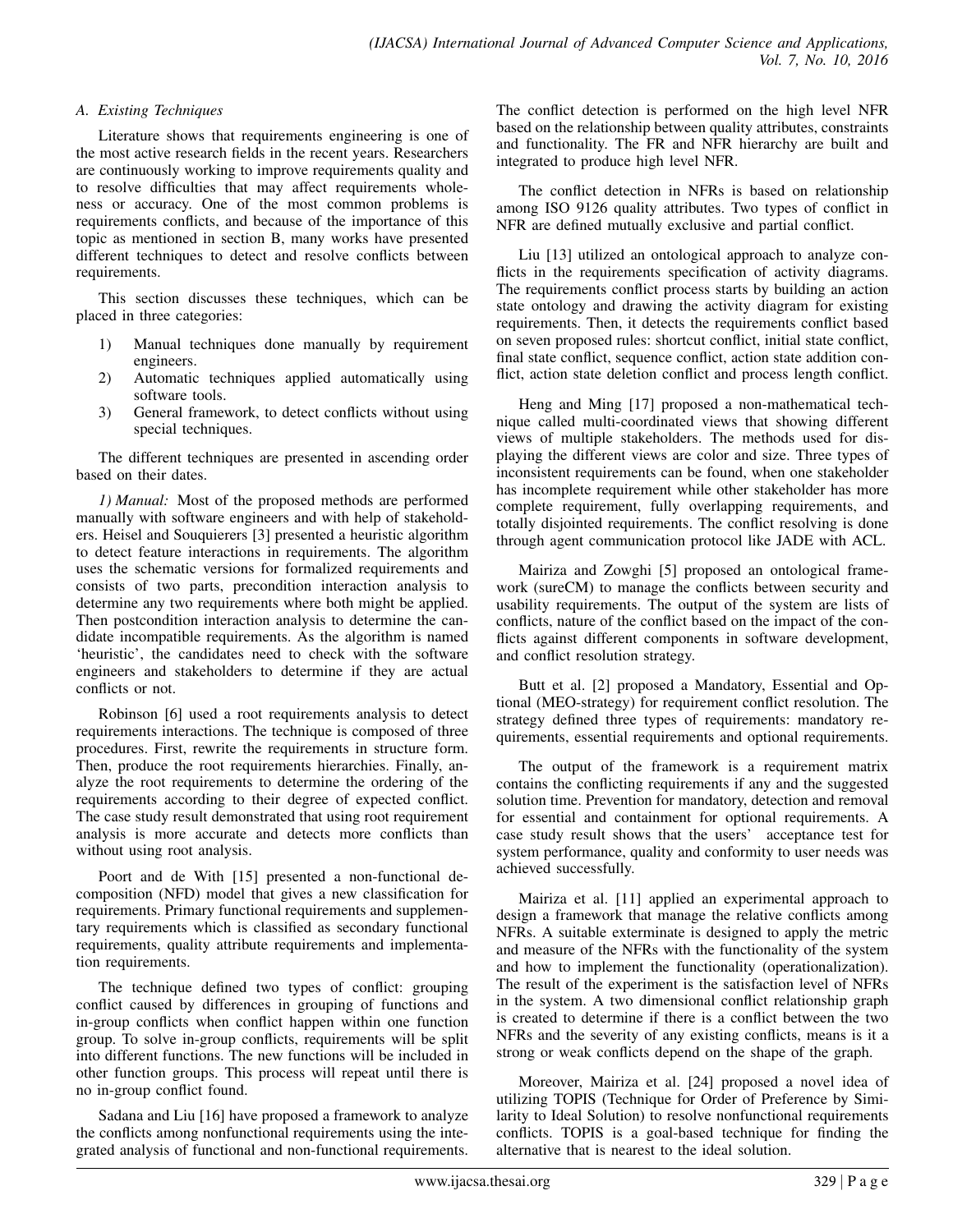The framework takes a two-dimensional graph that shows the relationship between two NFRs. Then, a decision matrix is constructed based on the graph. The technique calculate the distance to each alternative to the ideal solution and choose the closed one, it is the solution that maximize both NFRs. Alebrahim et al. [25] presented a structural method to detect candidate requirements interaction between functional requirements. The proposed method consists of three phases. The first phase is to remove any conflicts after analyzing problem diagrams. In the second phase, the set of candidates conflict requirements are reduced using the information if requirements have to be accomplished in parallel or not. In last phase, the candidates conflict set are reduced by checking if combination of their precondition is fulfilled. A real life example was studied and the results show that the number of possible interactions was decreased and thus, the time for looking into requirements interactions decrease by 95%. The precision was 33% and a perfect recall with 100%.

*2) Automatic:* The word 'automatic' intended using some tools to analyze and detect the requirements conflicts instead of doing that manually.

Egyed and Grunbacher [26] used an automated traceability techniques to eliminate false conflicts and cooperation. The approach automatically analyzing the requirements to identify requirements that conflict based on their attributes, attributes might be indifferent to one another, cooperative or conflicting. Then, the trace analyzer automatically identifies the trace dependencies among the requirements. Based on the knowledge of trace dependencies, the system can determine to what extent the requirements are overlapping. If two requirements overlap, then the two requirement are conflicts. Whereas if there is no overlap between them, they can't be conflicts.

Kim et al. [9] presented a systematic process to detect and manage requirement conflicts based on requirements partition in natural language. A supporting tool (RECOMA) has been built and two types of conflicts are defined, source conflict and activity conflict. The requirement conflict detection is done through two steps. First, a syntactic method automatically identifies the candidate conflict requirements. Then, the semantic method is used to find the actual requirements conflicts through questions list. By automated a syntactic analysis, the number of requirements to be semantically comparison are reduced. Two cases studies are presented and the results demonstrate that comparison requirements dramatically reduced, and thus the time and effort are decreased.

Kamalrudin et al. [8] explained how to use tractability approach to manage the consistency between textual requirements, abstract interactions and Essential Use Cases (EUCs). An automated tracing tool (Marama AI) is built to help users extract abstract interaction from the textual requirements, mapping the type of interaction and creating the EUC model. It supports traceability and inconsistency checking between the three forms. An experiment results show that 94% of the participants were agree that it is useful and all were say it is user friendly and easy to use.

Moser et al.[13], [18] proposed an automatic semantic based approach for requirements conflict detection. The proposed solution consists of two main phases. First step is to link requirements written in natural language to semantic concepts to build the project ontology. Then the requirements will automatically and semantically analyzed to identify possible conflicts using sets of assertions that should be true for all existing facts.

They defined three types of conflicts that could be detected: conflict between a requirement and a constraint (CRC), conflict between a requirement and a guideline (CRG) and conflict between requirements (CRR).The evaluation results show that the prototype tool (OntRep) found all conflicts while manual conflict analysis found 30% - 80% of the conflicts. Also, the correctness of the proposed approach is 100% compared to 58.8 of false positive in manual analysis.

While Urbieta et al. [19], [20] proposed a model-driven approach to detect requirement conflicts in Web applications in early stage of software development. The approach starts automatically listing the candidate structural and navigational conflicts by structural analysis using the Navigational Development Techniques (NDT) model. Then semantic analysis on requirements is formalized using Domain Specific Language (DSL) for candidate conflicts to avoid false positives which are conflicts that are actually not in conflict.

Resolving conflicts will be done manually using the proposed conciliation rules or by stakeholders' negations. Compared to manual approach, the evaluation shows that system detects 100% of inconsistencies and the time is reduced by 78% which saves 44% of budget.

Nguyen et al. [27] proposed Knowledge Based Requirements Engineering (KBRE) framework. The domain knowledge and semantics of requirements are centralized using ontology and the requirements goal graph is used to detect requirements inconsistencies and overlaps. The explanation for each detected requirements is provided automatically. The case study shows the performance of the system is satisfactory by calculating the running time to detect inconsistencies and precision of detecting inconsistent requirements.

Chentouf [21] presented a solution to OAM&P (Operation, Administration, Management and Provisioning) requirements conflicts.. The proposed method used an Extended Backus-Naur Form (EBNF) as representation language for requirements. The system automatically validates each requirement statement based on validation rules. Then it compares every pair of requirement to detect conflicts according to the seven conflict inference rules. Seven types of conflicts were defined and a proposed solution for each type was presented. To test the scalability, results show that the proposed solution gives an acceptable computation time less than a minute for more than 10,1000 requirements. Also, it scales very well as the number of requirements increase.

*3) General Framework:* Some works can't be classified as manual or automatic techniques. Thus, they are only considered as general frameworks to detect the conflicts between requirements.

Shehatam et al. [22] proposed a three-level interaction detection framework (DRI-3). Level-1 uses informal approaches to detect accurate and domain known interaction with the help of experts, Level-2 Identifies requirements interaction using semi-formal, semi-formal means systematic steps without formalized methods. Level-3 applies formal approaches to detect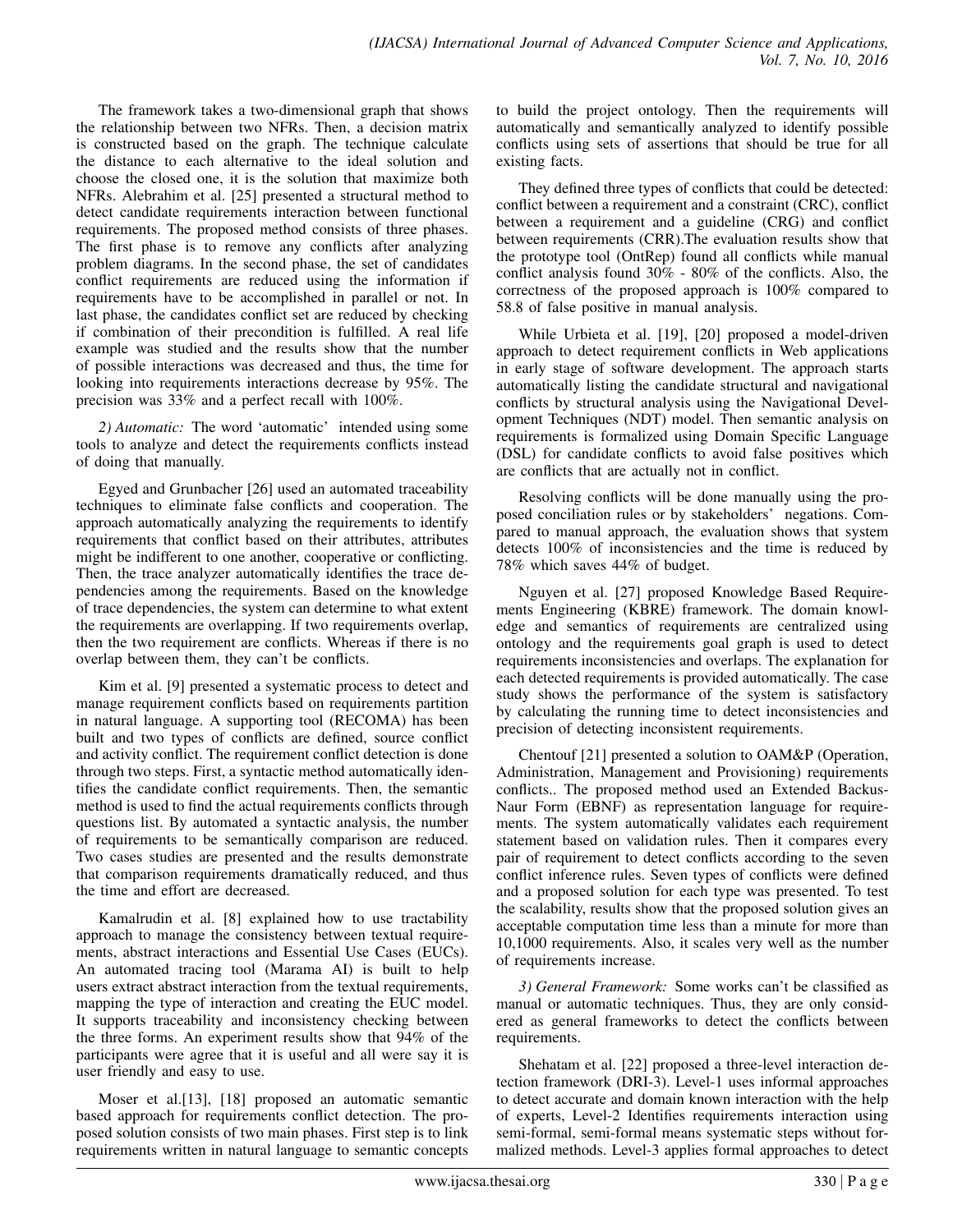accurate interaction.

Additionally, the paper presented a set of guidelines describing which techniques from (DRI-3) can be used based on the values of different attributes of project. A case study is carried to evaluate the efficiency of using the model comparing to experts without applying the model. The results show that the number of comparison requirements is decreased by 18%.

Mairiza and Zowghi [28] demonstrated the results of the investigation of research on NFRs conflicts that resulted in a catalogue of conflicts among NFRs. The catalogue is a two-dimensional matrix that represents the interrelationships among twenty types of NFRs.

It shows three categories of relative conflicts between the NFRs, absolute conflicts for NFRs that are always in conflict, relative conflict for pair of NFRs that are sometimes conflicted and not conflict for NFRs that never conflict in the literature of NFRs conflict studies.

## *B. Comparing between Exciting Works*

This section analyzes and summarizes the comparison between different techniques to provide a general and quick review on the works done in this area.

To offer better understanding and analysis of existing techniques, they will be classified into different categories as shown in figure 1, categorization is based as follows:

- The first classification is based on the conflict identification method, whether it is done manually by the requirement engineers or automatically using software tools. A class of general frameworks is added to classify some works that detect conflicts without using special techniques.
- The second classification is focused on the type of requirements that the technique will be applied to: functional or nonfunctional requirements.
- The third classification is to determine the scope of the proposed approach to examine if it covers the detection problem, detection and analysis of the conflicts requirements to organize them into different conflict types, and if the proposed approach offers a resolving technique.
- The last classification is based on the representation type for requirements used. If the detection technique uses a specific formalization form, it structures the requirements in a particular model, or it uses an ontology.

Table I summarizes previous works listed by reference number for the research, conflict analysis approach used in identifying conflicts, and category of proposed methods (manually, automatic or just a general framework). It also states the type of requirements the technique is applied to and what is the scope of the technique (i.e. identify, analyze, resolve). It also determines what representation was used to complete or facilitate the technique (formalization, structure model or ontology). The last column indicates whether the proposed technique was supported by evaluation or not. For example, the first row corresponds to a manual technique that



Fig. 1. Categorization of existing techniques for requirements conflicts



Fig. 2. Analysis results based on identification method

uses a heuristic algorithm to detect functional requirements conflicts and uses schematic versions as formalization form for requirements representation.

The previous works that were studied include 20 papers; these papers are the ones that have a close association with the problem of requirement conflicts. They have proposed different approaches for conflict analysis and detection. For automatic techniques, the conflict analysis approach can be classified into the following four groups: (1) semantic approach for technique that use ontology like [13], [18]; (2) syntax approach when a syntax analysis is done for requirement specification like [9]; (3) graphical analysis when a specific model used like [20], [19], [27]; and (4) tractability approach when tractability technique is used like [26], [8].

The main classification shows that twelve of the works (more than half of them) are manual techniques performed by software engineers whereas only seven are automated tools that help them to find conflicts in requirements, see figure 2.

The analysis of the works as shown in figure 3 demonstrates that eleven of the twenty works work on functional requirements and only six for nonfunctional requirements while there are three works for both of them.

The scope of the proposed solutions was different. As figure 4 shown, almost all research focus on the problem of identifying conflicts, while thirteen of them analyze the conflicts to give different classifications for the conflicts. Only five research studies give guidelines and proposed resolving approaches.

Most techniques used different representation for the requirements to help in analysis and identification of conflicts. Figure 5 indicates that the representation methods used can be divided to three types: either using ontology if the technique using semantic analysis for the requirements like [5], [27],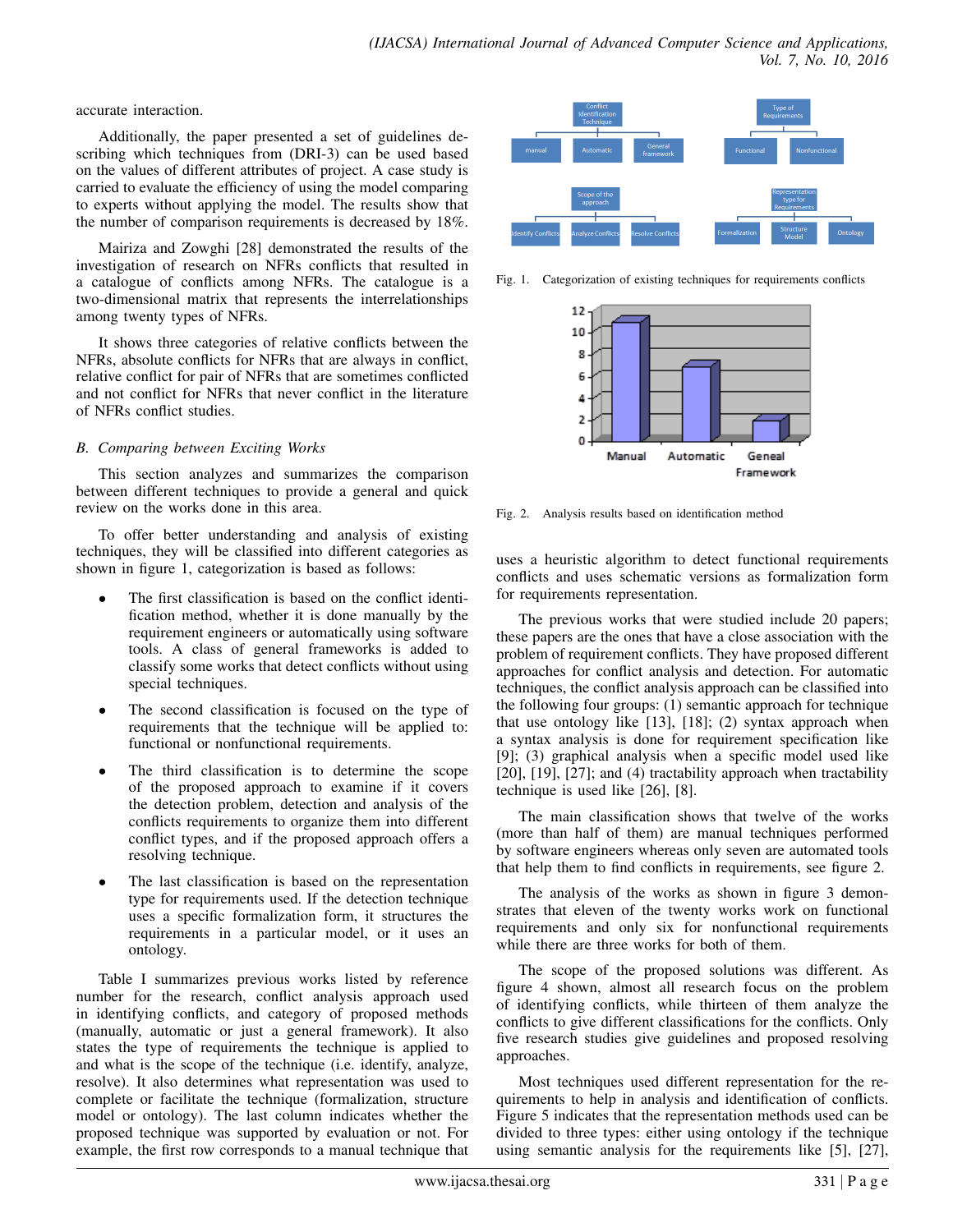| TABLE I. |  |  |  |  | <b>COMPARISON BETWEEN EXISTING WORKS IN REQUIREMENTS</b> |
|----------|--|--|--|--|----------------------------------------------------------|
|----------|--|--|--|--|----------------------------------------------------------|

| Reference         | <b>Conflict Analysis Approach</b>                                               | Conflict<br><b>Identification</b><br>Method | Type of Require-<br>ments                   | Scope of the Approach                                                      | <b>Requirement Representation</b>                                                         | <b>Evaluation</b>                    |
|-------------------|---------------------------------------------------------------------------------|---------------------------------------------|---------------------------------------------|----------------------------------------------------------------------------|-------------------------------------------------------------------------------------------|--------------------------------------|
| $[3]$             | Heuristic algorithm                                                             | Manual                                      | Functional                                  | Identify                                                                   | Formalization (schematic ver-<br>sions)                                                   |                                      |
| [6]               | Root requirements analysis                                                      | Manual                                      | Functional<br>Nonfunctional                 | Identify<br>Analyze(different degree of con-<br>flicts)                    | Formalization (<br>structure re-<br>quirement)                                            | V                                    |
| $[15]$            | Nonfunctional decomposition<br>model(NFD)                                       | Manual                                      | Nonfunctional                               | Identify<br>Analyze(grouping conflicts, in-<br>group conflicts)<br>Resolve |                                                                                           |                                      |
| $[16]$            | Integrated analysis of FRs and<br><b>NFRs</b>                                   | Manual                                      | Nonfunctional                               | Identify<br>Analyze(mutually exclusive, par-<br>tial)                      | Formalization (two canonical<br>form are developed)                                       |                                      |
| $[29]$            | Model based in UML activity<br>diagram                                          | Manual                                      | Functional                                  | Identify<br>Analyze (7 types of conflicts)                                 | Structure model (Activity Dia-<br>gram)                                                   |                                      |
| [17]              | Non-mathematical technique                                                      | Manual                                      | Functional                                  | Identify<br>Analyze (3 types)<br>Resolve                                   | Formalization (semi-formal on-<br>tology driven domain-special re-<br>quirement language) |                                      |
| $\lceil 5 \rceil$ | Ontological framework                                                           | Manual                                      | Nonfunctional (se-<br>curity and usability) | Identify<br>Analyze (natural of conflict)<br>Resolve                       | Ontology                                                                                  |                                      |
| $[2]$             | MEO-strategy                                                                    | Manual                                      | Functional<br>Nonfunctional                 | Identify<br>Analyze (mandatory, essential, op-<br>tional)                  |                                                                                           | V                                    |
| $[11]$            | Experimental approach using<br>NFRs metrics and measures<br>as parameters       | Manual                                      | Nonfunctional                               | Identify<br>Analyze (strong, weak)                                         |                                                                                           |                                      |
| $[24]$            | goal-based<br>technique<br>A<br>(TOPIS)                                         | Manual                                      | Nonfunctional                               | Resolve                                                                    |                                                                                           |                                      |
| $\overline{30}$   | Graphical method using prob-<br>lem diagram                                     | Manual                                      | Functional                                  | Identify                                                                   | Structure model (problem dia-<br>gram)                                                    | $\overline{\mathbf{v}}$              |
| $[26]$            | Traceability approach                                                           | Automatic                                   | Functional<br>Nonfunctional                 | Identify                                                                   |                                                                                           |                                      |
| $[9]$             | Requirements partition in nat-<br>ural language                                 | Automatic                                   | Functional                                  | Identify<br>Analyze (source conflicts, activity<br>conflict)               | Formalization                                                                             | v                                    |
| [8]               | Tractability approach                                                           | Automatic                                   | Functional                                  | Identify                                                                   | Structure model (EUC)                                                                     | V                                    |
| [13],[18]         | Semantic based approach                                                         | Automatic                                   | Functional                                  | Identify<br>Analyze (CRC,CRG,CRR)                                          | Ontology                                                                                  | v                                    |
| [20],[19]         | Graphical method using NDT<br>meta model                                        | Automatic                                   | Functional                                  | Identify<br>Analyze                                                        | Formalization(DSL)<br>Structure model(NDT require-<br>ment meta model)                    | $\overline{\mathbf{v}}$              |
| [27]              | Graphical method using re-<br>quirement goal graph                              | Automatic                                   | Functional                                  | Identify<br>Analyze                                                        | Ontology<br>Formalization(OWL)<br>Structure model (goal graph)                            | $\overline{\boldsymbol{\mathsf{v}}}$ |
| [21]              | Validation rules                                                                | Automatic                                   | Functional                                  | Identify<br>Analyze (7 types)<br>Resolving for each type                   | Formalization                                                                             | v                                    |
| $[22]$            | Three-level interaction detec-<br>tion framework                                | General frame-<br>work                      | Functional                                  | Identify                                                                   |                                                                                           | V                                    |
| $\overline{28}$ ] | Investigation of research on<br>NFRs and build a catalogue of<br>NFRs conflicts | General frame-<br>work                      | Nonfunctional                               | Analyze (absolute, relative, no con-<br>flict)                             |                                                                                           |                                      |



Fig. 3. Analysis results based on type of requirements



Fig. 4. Analysis results based on scope of the approach

[13], [18]; structural model if graphical analysis is used like [20], [19], [8], [29]; or formalization methods which are different from schematic version in [3], structure requirements in [6], two canonical forms in [16], semi-formal ontology driven domain-special requirement language in [17], DSL in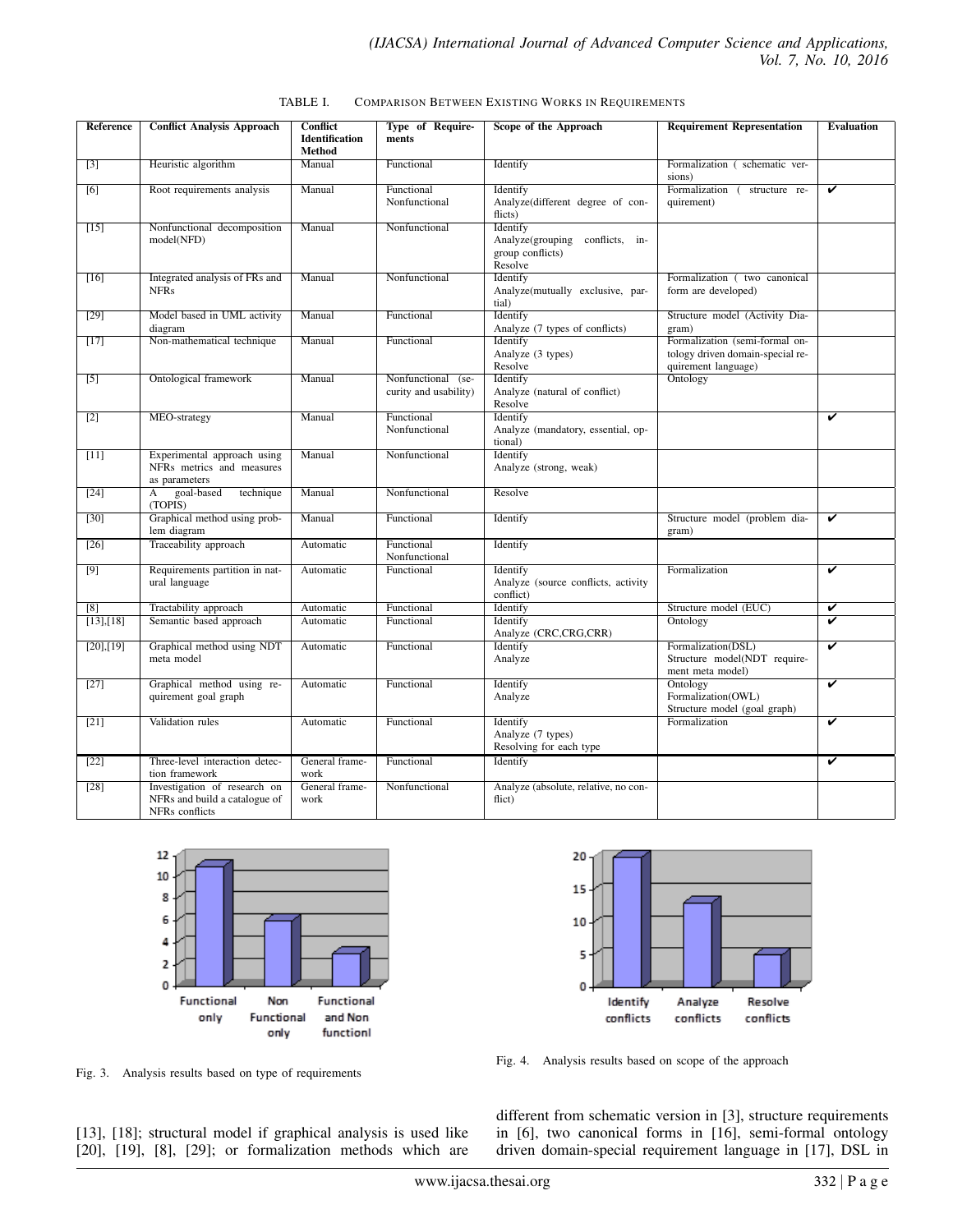

Fig. 5. Analysis results based on requirements representation used



Fig. 6. Analysis results based on type of tool used



Fig. 7. Analysis results based on if the work is evaluated or not

[20] and [19], OWL in [27], and EBNF in [21]. While some proposed techniques used more than one type of representation like [20], [19] which used ontology and DSL as formalization method, [27] used ontology, OWL as formalization method and goal graph as a structural model.

The tools used in the proposed approaches are either prototype tools like [13], [18], [20], [19], [27]; or developed tools like [26], [9], [8], [21]. [26], [9] developed tracing analysis tools because the conflict analysis approach used is a tractability approach. See figure 6.

Analysis on previous works illustrate that only half of the works were evaluated to test the effectiveness of the proposed method, as shown in figure 7.

According to the importance of evaluation, more analysis was conducted on the evaluated works. Table II summarizes the evaluated works listed by reference number. The second column presents evaluation data that was used to test the

system. The literature illustrates that most works use case studies to test the effectiveness of the proposed method; except for when in two works, one uses a survey and the second uses an experiment. The third column explains the goal of the evaluation. The objectives were differed between the following: assessment of the utility, measuring users' satisfaction, evaluation of the effectiveness, demonstration of the tool feasibility, testing of the usefulness and ease of use, and testing of the completeness and consistence of the proposed method.

The fourth column explains the method used in the evaluation. It is clear that almost all works used the comparison in the number of detected conflicts, the validity of the detected conflicts, and the cost when using the proposed method without using any specific approach. Finally, the evaluation results are presented in the last column.

#### IV. DISCUSSION

The previous sections have discussed in detail the existing works for detection and managing requirements conflicts. However, the topic is still active for researchers in the field of requirements engineering.

The problem of requirements conflicts can be divided into two main sections: identifying the conflicts in requirements; and resolving them. This paper focused on identifying requirements conflicts. The literature review demonstrated that most techniques that are proposed to decrease risks caused by requirements conflicts are manual techniques while the automated approaches are tools based on human analysis. That may incur costs to the project due to human error and wrong decision making.

There are still many gaps in the previous works in identifying requirements conflicts. Detecting conflicts manually takes a long time and effort which may cause delays in the project. In addition, it is fallible since it is done by human effort. Some conflict techniques have tried to automate the detection process by using or building specific tools. Applying some automation to the process would decrease the human effort and time. However, all the automation approaches are still based on human analysis to detect and resolve conflicts. Also, most techniques are proposed techniques that are not evaluated for their efficiency in detecting and resolving conflicts.

There are some important issues that should be taken into consideration when working to find practical techniques for detecting conflict between requirements. First, define what requirement conflict exactly means and what it includes to find a suitable technique to catch the conflict. Then, determine the type of requirements that the technique will work on and which representation method for requirement specification is the most suitable for use. Also, determine when the technique can be applied and in which phase of software development. As final step, determine how to measure the efficiency of the proposed technique.

#### V. CONCLUSION

Requirements engineering is a critical part of software development that plays an important role in the software project success. However, there are different issues that may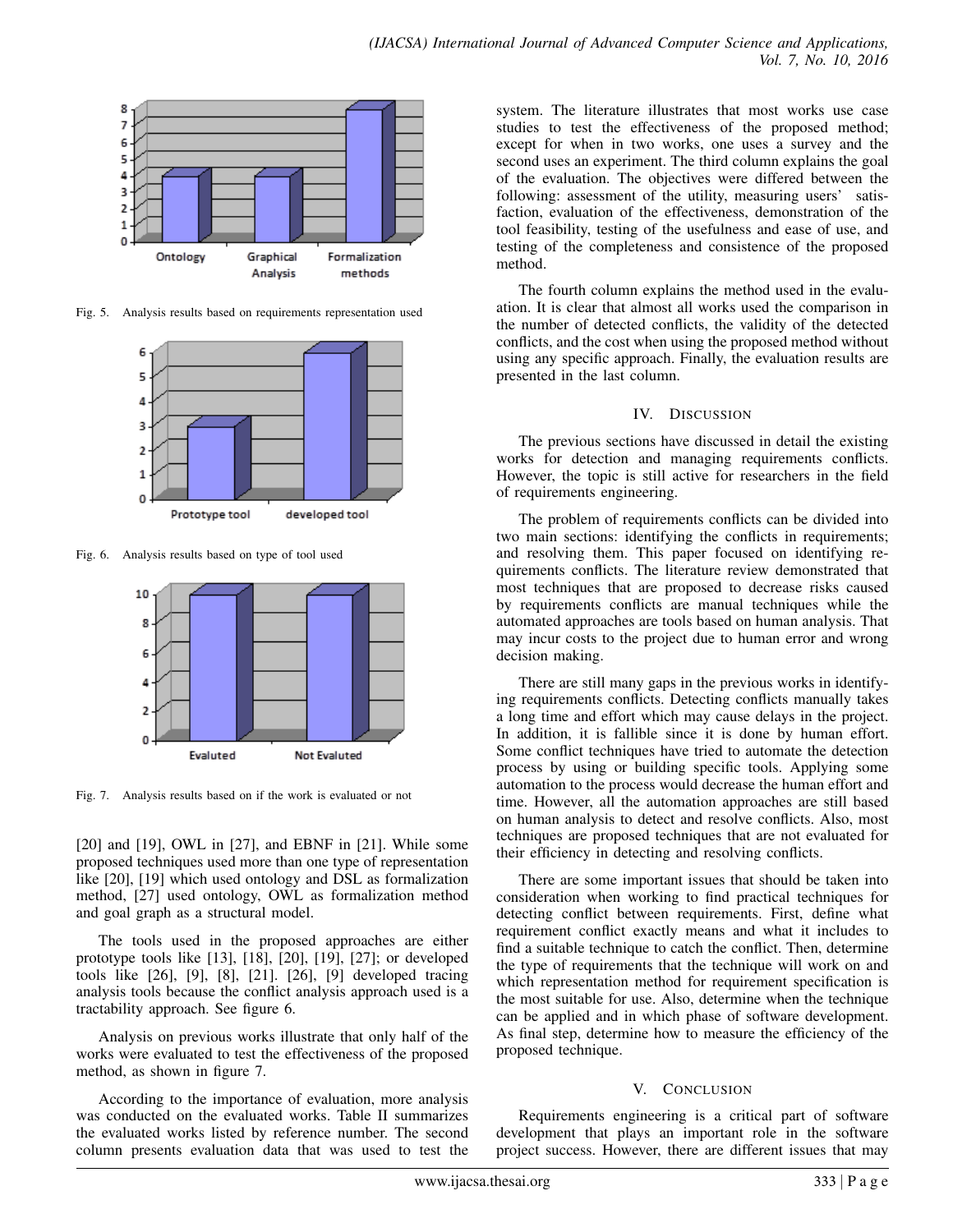| Reference         | <b>Evaluation Data</b>                                                                                                       | <b>Evaluation Goal</b>                                                          | <b>Evaluation Method</b>                                                                                                                                                                                                                                            | <b>Evaluation Results</b>                                                                                                                                                                                                                             |
|-------------------|------------------------------------------------------------------------------------------------------------------------------|---------------------------------------------------------------------------------|---------------------------------------------------------------------------------------------------------------------------------------------------------------------------------------------------------------------------------------------------------------------|-------------------------------------------------------------------------------------------------------------------------------------------------------------------------------------------------------------------------------------------------------|
| $\overline{6}$    | Case study: established require-<br>ments engineering problem case<br>(Distributed Meeting Scheduler).                       | Assess the utility.                                                             | Compare the number of conflict detec-<br>tion using root analysis and without<br>using it.                                                                                                                                                                          | Using root analysis technique detects 72 conflicts,<br>while without using it only 9 conflicts is detected.                                                                                                                                           |
| $\overline{2}$    | Case study: applied MEO-strategy<br>during build (Hostel Management<br>System) as part of university man-<br>agement system. | Measure users' sat-<br>isfaction.                                               | Conduct a feedback workshop to collect<br>user's feedback.                                                                                                                                                                                                          | Users' acceptance test for system performance, quality<br>and conformity to user needs was achieved successfully.                                                                                                                                     |
| $\overline{30}$   | Case study: proposed approach was<br>used in real life example in domain<br>of (Smart Grids).                                | Validate the pro-<br>posed approach.                                            | Compare the number of possible re-<br>quirements interaction using problem di-<br>agram and without using it to measure<br>the effort (time) need to detect the in-<br>teraction.<br>Measure the precision and the perfect<br>recall using problem domain approach. | The number of possible interactions was decreased and<br>thus, the time for looking into requirements interactions<br>decrease by 95%.<br>The precision was 33% and a perfect recall with 100%.                                                       |
| $[9]$             | Case study: The proposed approach<br>was applied in (Home Integration<br>System (HIS) and (Cellular phone<br>domain).        | Demonstrate<br>the<br>tool feasibility.                                         | Compare the total number of compari-<br>son to find conflict using the proposed<br>automated tool with the manual ap-<br>proach by developers. Also, compare the<br>time and cost using the two approaches.                                                         | The number of comparison using manual approach in<br>His is 378 and in cellular phone case is 666. Comparing<br>to 79 and 100 using the automated proposed approach.<br>While the number of comparison is decrees, the time<br>and cost will decrees. |
| $\overline{8}$    | Survey: with 8 software engineer-<br>ing post-graduate students.                                                             | Test the usefulness<br>and ease of use.                                         | Use Likert scale with five part scale to<br>evaluate the usefulness and ease of use<br>of the proposed approach.                                                                                                                                                    | Results show that 94% of the participants were agree<br>that it is useful and all were say it is user friendly and<br>easy to use.                                                                                                                    |
| $[13]$ , [18]     | Case study: real-world industrial<br>case study with 6 project managers<br>and requirement expert.                           | Evaluate the effec-<br>tiveness                                                 | Compare the number of conflicts de-<br>tected using the proposed method with<br>the manual approach. Also, compare the<br>percentage of correctness in the two<br>approaches.                                                                                       | The prototype tool (OntRep) found all conflicts while<br>manual conflict analysis found 30% - 80% of the con-<br>flicts. Also, the correctness of the proposed approach<br>is 100% compared to 58.8 of false positive in manual<br>analysis.          |
| [20],[19]         | Experiment: simulation in real en-<br>vironment of Mosaico.                                                                  | Measure the effi-<br>ciency and effec-<br>tiveness.                             | Calculate the number of inconsistencies<br>detected and the time and the cost is<br>compared to manual approach.                                                                                                                                                    | The evaluation shows that system detects 100% of<br>inconsistencies and the time is reduced by 78% which<br>saves 44% of budget.                                                                                                                      |
| $\overline{[27]}$ | Case study: on traveler social net-<br>working system.                                                                       | Evaluate the effec-<br>tiveness.                                                | Measure the performance of the system<br>in the number and the precision of de-<br>tecting inconsistencies.                                                                                                                                                         | The performance of the system is satisfactory by cal-<br>culating the running time to detect inconsistencies and<br>precision of detecting inconsistent requirements.                                                                                 |
| [21]              | Proof-of-concept example, simula-<br>tion test                                                                               | Test<br>the<br>completeness<br>and consistence<br>To test the scalabil-<br>ity, | Use proof-of-concept<br>Compute the computational time for dif-<br>ferent number of scalability.                                                                                                                                                                    | The acceptable computation time less than a minute for<br>more than 10,1000 requirements. Also, it scales very<br>well as the number of requirements increase.                                                                                        |
| $[22]$            | A case study : smart homes domain                                                                                            | Evaluate the effi-<br>ciency                                                    | Compare the number of comparison<br>done by expert if applying the approach<br>without applying it.                                                                                                                                                                 | The number of comparison requirements is decreased<br>by 18%.                                                                                                                                                                                         |

| TABLE II. | <b>COMPARISON BETWEEN EVALUATED WORKS</b> |  |  |
|-----------|-------------------------------------------|--|--|
|           |                                           |  |  |

be caused by giving incorrect requirements and therefore, this results in project failure, which is one of the problems in requirements conflict.

The paper provided a literature review on requirements conflict research and analyzed them to show the limitations and gap in previous works. Also, a more detailed analysis was conducted on the works that were evaluated to illustrate the evaluation methods and data used in the previous works. The literature review demonstrated that most techniques that are proposed to decrease the risks and detect requirements conflicts are manual techniques while the automated approaches are tools based on human analysis. That may incur costs to the project due to human error and wrong decision making. Moreover, most of the proposed approaches were not evaluated to measure their efficiency. At the end, important issues were given as general recommendations when proposing requirements conflicts technique.

#### **REFERENCES**

- [1] D. Mairiza, D. Zowghi, and N. Nurmuliani, *Managing conflicts among non-functional requirements*, University of Technology, Sydney, 2009.
- [2] W. H. Butt, S. Amjad, and F. Azam, *Requirement Conflicts Resolution: Using Requirement Filtering and Analysis* in Computational Science and Its Applications - ICCSA 2011, B. Murgante, O. Gervasi, A. Iglesias, D. Taniar, and B. O. Apduhan, Eds. Springer Berlin Heidelberg, 2011, pp. 383-397.
- [3] M. Heisel and J. Souquires, *A Heuristic Algorithm to Detect Feature Interactions in Requirements* in Language Constructs for Describing Features, S. G. Bs. (Hons) and M. R. B. MA, Eds. Springer London, 2001, pp. 143-162.
- [4] M. Ramzan, *Intelligent Requirement Prioritization using Fuzzy Logic*, Ph.D., National University of Computer and Emerging sciences, Pakistan, 2010.
- [5] D. Mairiza and D. Zowghi, *An ontological framework to manage the relative conflicts between security and usability requirements* in 2010 Third International Workshop on Managing Requirements Knowledge (MARK), 2010, pp. 1-6.
- [6] W. N. Robinson, *Surfacing Requirements Interactions* in Perspectives on Software Requirements, J. C. S. do P. Leite and J. H. Doorn, Eds. Springer US, 2004, pp. 69-90.
- [7] B. Schr, *Requirements Engineering Process HERMES 5 and SCRUM*, University of Applied Sciences and Arts, Northwestern Switzerland, 2015.
- [8] M. Kamalrudin, J. Grundy, and J. Hosking, *Managing Consistency between Textual Requirements, Abstract Interactions and Essential Use Cases* in Computer Software and Applications Conference (COMPSAC), 2010 IEEE 34th Annual, 2010, pp. 327-336.
- [9] M. Kim, S. Park, V. Sugumaran, and H. Yang, *Managing requirements conflicts in software product lines: A goal and scenario based approach*, Data Knowl. Eng., vol. 61, no. 3, pp. 417-432, Jun. 2007.
- [10] W. N. Robinson, S. D. Pawlowski, and V. Volkov, *Requirements Interaction Management*, ACM Comput Surv, vol. 35, no. 2, pp. 132-190, Jun. 2003.
- [11] D. Mairiza, D. Zowghi, and V. Gervasi, *Conflict characterization and Analysis of Non Functional Requirements: An experimental approach*, in 2013 IEEE 12th International Conference on Intelligent Software Methodologies, Tools and Techniques (SoMeT), 2013, pp. 83-91.